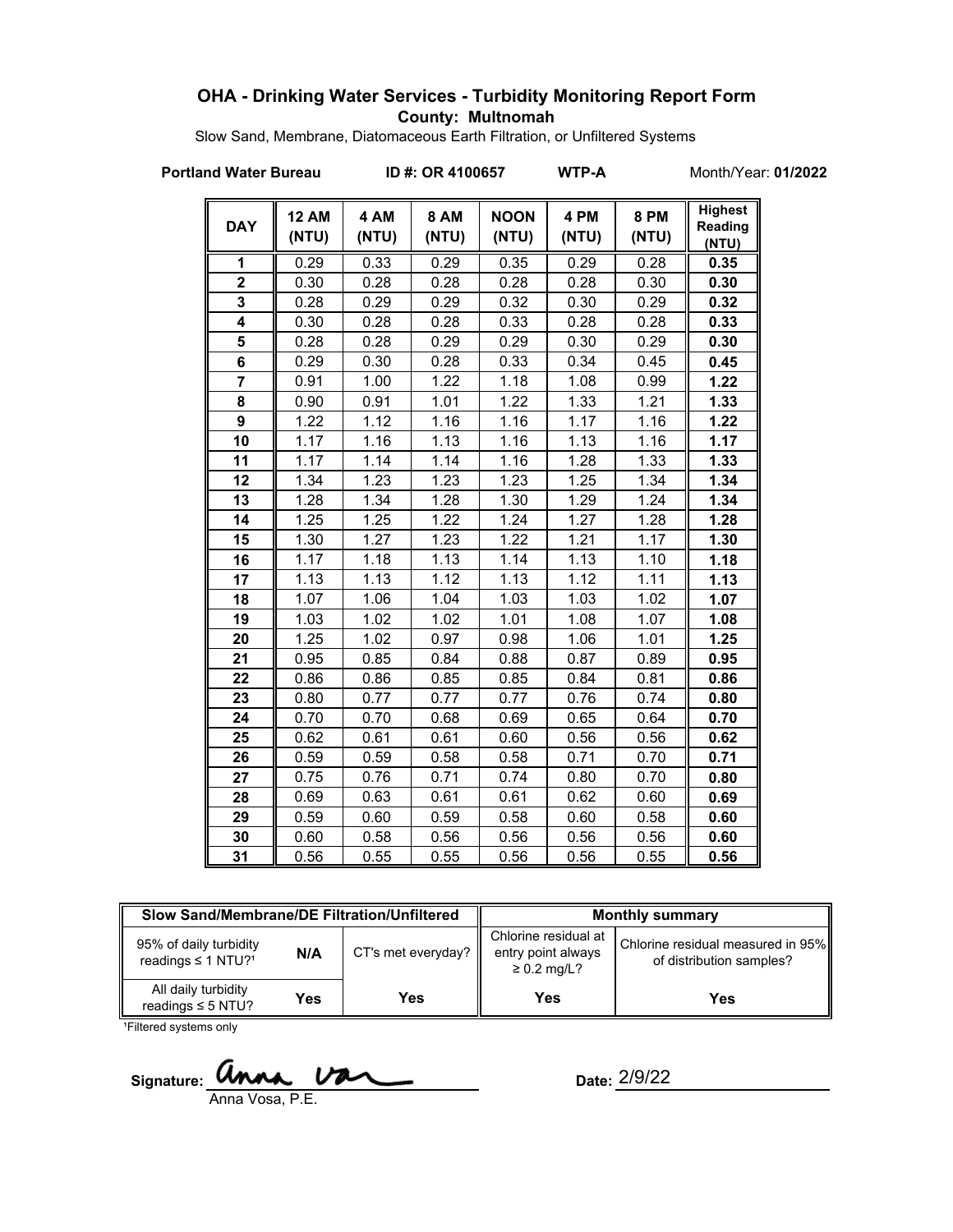# **OHA - Drinking Water Services**

## **Surface Water Quality Data Conduit 2**

Portland Water Bureau **ID#: OR 4100657** WTP-A Month/Year: 01/2022

| Date /<br><b>Time</b> | Peak<br><b>Hourly</b> | <b>Minimum</b><br><b>Hourly</b><br><b>Average Free</b> | Contact<br>Time (T) | <b>Actual</b><br><b>CT</b> | <b>Temp</b>      | pH   | Req'd<br><b>CT</b> | CT Met?        | Min. Hourly<br><b>Average Total</b><br><b>Chlorine at</b> |
|-----------------------|-----------------------|--------------------------------------------------------|---------------------|----------------------------|------------------|------|--------------------|----------------|-----------------------------------------------------------|
|                       | <b>Flow</b>           | Chlorine (C)                                           |                     |                            |                  |      |                    |                | <b>First User</b>                                         |
|                       | <b>MGD</b>            | ppm or mg/L                                            | min.                | $C \times T$               | $\overline{c}$   |      | <b>Tables</b>      | Y/N            | ppm or mg/L                                               |
| 1/8                   | 23.50                 | 2.56                                                   | 287.5               | 736.9                      | 4.7              | 6.40 | 146.6              | Y              | 2.52                                                      |
| 2/5                   | 23.18                 | 2.56                                                   | 290.8               | 745.0                      | 4.6              | 6.40 | 147.9              | Υ              | 2.51                                                      |
| 3/5                   | 22.74                 | 2.56                                                   | 289.5               | 740.1                      | 4.5              | 6.41 | 149.1              | $\overline{Y}$ | 2.51                                                      |
| 4/6                   | 23.83                 | 2.20                                                   | 283.4               | 622.6                      | 4.5              | 6.41 | 143.7              | $\overline{Y}$ | 2.20                                                      |
| 5/19                  | 24.81                 | 2.15                                                   | 269.3               | 578.3                      | 4.4              | 6.46 | 146.3              | $\overline{Y}$ | 2.13                                                      |
| 6/5                   | 25.47                 | 2.04                                                   | 266.3               | 543.4                      | 4.3              | 6.48 | 146.2              | Υ              | 2.01                                                      |
| 7/11                  | 25.40                 | 2.15                                                   | 266.7               | $\overline{574.2}$         | 4.1              | 6.44 | 149.3              | Y              | 2.13                                                      |
| 8/20                  | 25.44                 | 2.19                                                   | 266.6               | 582.6                      | 4.1              | 6.39 | 147.5              | Y              | 2.21                                                      |
| 9/5                   | 25.49                 | 2.19                                                   | 266.2               | 583.1                      | 4.0              | 6.40 | 148.3              | Y              | 2.20                                                      |
| 10/5                  | 25.41                 | 2.21                                                   | 266.5               | 588.5                      | 4.0              | 6.41 | 149.2              | $\overline{Y}$ | 2.23                                                      |
| 11/10                 | 25.38                 | 2.22                                                   | 267.1               | 591.7                      | 4.1              | 6.40 | 148.2              | Y              | 2.22                                                      |
| 12/14                 | $\overline{24.71}$    | 2.20                                                   | 273.7               | 603.3                      | 4.2              | 6.40 | 146.0              | $\overline{Y}$ | 2.21                                                      |
| 13/16                 | 25.37                 | 2.24                                                   | 266.9               | 597.1                      | 4.2              | 6.37 | 145.1              | Y              | 2.13                                                      |
| 14/16                 | 25.39                 | 2.23                                                   | 266.8               | 595.2                      | 4.3              | 6.37 | 144.5              | $\overline{Y}$ | 2.21                                                      |
| 15/9                  | 25.06                 | 2.19                                                   | 269.2               | 588.7                      | 4.2              | 6.37 | 144.0              | Y              | 2.16                                                      |
| 16/5                  | 24.51                 | 2.20                                                   | 276.0               | 607.3                      | 4.3              | 6.36 | 143.8              | $\overline{Y}$ | 2.17                                                      |
| 17/7                  | 24.46                 | 2.22                                                   | 276.8               | 615.5                      | $4.\overline{3}$ | 6.36 | 144.2              | $\overline{Y}$ | 2.21                                                      |
| 18 / 20               | 24.74                 | 2.22                                                   | 273.4               | 608.1                      | 4.3              | 6.34 | 142.6              | Y              | 2.24                                                      |
| 19/18                 | 24.81                 | 2.21                                                   | 270.6               | 599.2                      | 4.4              | 6.36 | 142.4              | Ÿ              | 2.22                                                      |
| 20/6                  | 25.45                 | 2.21                                                   | 266.4               | 588.4                      | 4.4              | 6.37 | 142.1              | $\overline{Y}$ | 2.22                                                      |
| 21/20                 | 25.41                 | 2.21                                                   | 266.7               | 590.2                      | 4.6              | 6.39 | 140.8              | $\overline{Y}$ | 2.22                                                      |
| 22/5                  | 25.45                 | 2.23                                                   | 266.3               | 594.2                      | 4.7              | 6.38 | 139.9              | Y              | 2.24                                                      |
| 23 / 19               | 25.48                 | 2.26                                                   | 266.1               | 602.3                      | 4.7              | 6.38 | 139.9              | Y              | 2.25                                                      |
| 24/5                  | 24.46                 | 2.22                                                   | 273.1               | 607.1                      | 4.6              | 6.39 | 140.6              | Y              | 2.22                                                      |
| 25/14                 | 24.18                 | 2.24                                                   | 279.6               | 626.0                      | 4.7              | 6.43 | 141.4              | Y              | 2.22                                                      |
| 26/5                  | 24.04                 | 2.21                                                   | 280.6               | 619.7                      | 4.6              | 6.42 | 141.9              | $\overline{Y}$ | 2.19                                                      |
| 27/7                  | 23.78                 | 1.24                                                   | 284.2               | 351.1                      | 4.5              | 6.44 | 130.9              | Y              | 1.90                                                      |
| $\overline{28}/5$     | 23.46                 | 2.23                                                   | 287.3               | 639.3                      | 4.4              | 6.43 | 145.9              | $\overline{Y}$ | 2.21                                                      |
| 29/5                  | 23.36                 | 2.20                                                   | 288.5               | 635.3                      | 4.4              | 6.44 | 146.3              | Y              | 2.18                                                      |
| 30 / 20               | 23.27                 | 2.23                                                   | 287.2               | 641.0                      | 4.3              | 6.36 | 142.9              | $\overline{Y}$ | 2.19                                                      |
| 31/15                 | 23.72                 | 2.22                                                   | 283.6               | 628.2                      | 4.4              | 6.37 | 142.6              | Y              | 2.18                                                      |

### **Notes for Conduit 2 (C2):**

January 1 to 31, 2022: Conduit 2 out of service from Headworks to Hudsons Intertie; Conduit 4 feeding Conduit 2 at Hudsons Intertie, Conduit 2 in service from Hudsons through Lusted and on to town.

Signature: **UNNA.** UNCLE **CONTRANSIGNATION** Date:

Date: 2/9/22

Anna Vosa, P.E., Water Quality Engineer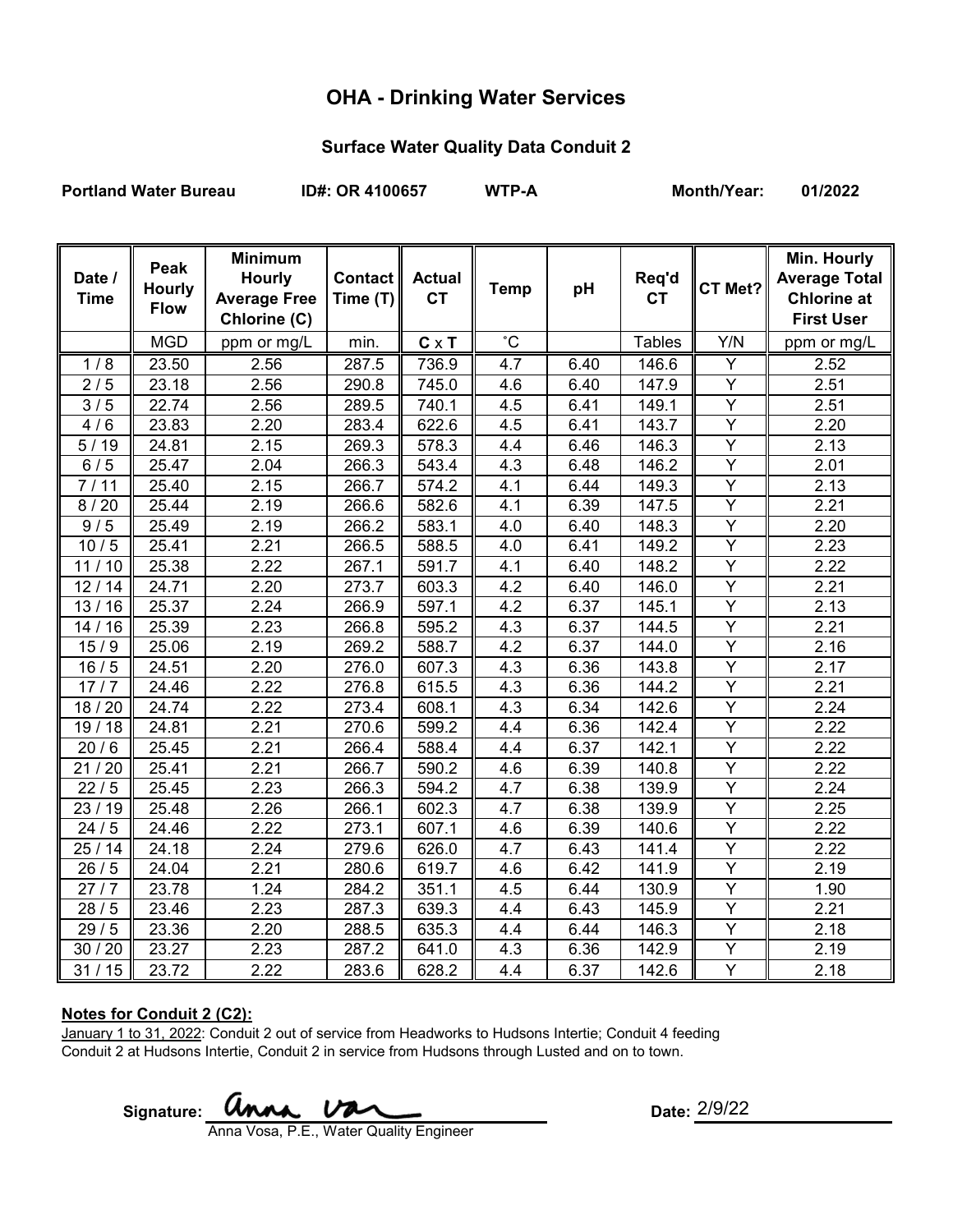# **OHA - Drinking Water Services**

## **Surface Water Quality Data Conduit 3**

Portland Water Bureau **ID#: OR 4100657** WTP-A Month/Year: 01/2022

| Date /             | Peak          | <b>Minimum</b><br><b>Hourly</b> | Contact  | <b>Actual</b> |                |      | Req'd         |                | Min. Hourly<br><b>Average Total</b> |
|--------------------|---------------|---------------------------------|----------|---------------|----------------|------|---------------|----------------|-------------------------------------|
| <b>Time</b>        | <b>Hourly</b> | <b>Average Free</b>             | Time (T) | <b>CT</b>     | <b>Temp</b>    | pH   | <b>CT</b>     | CT Met?        | <b>Chlorine at</b>                  |
|                    | <b>Flow</b>   | Chlorine (C)                    |          |               |                |      |               |                | <b>First User</b>                   |
|                    | <b>MGD</b>    | ppm or mg/L                     | min.     | $C \times T$  | $\overline{c}$ |      | <b>Tables</b> | Y/N            | ppm or mg/L                         |
| 1/1                | 38.93         | 2.49                            | 252.8    | 630.3         | 4.7            | 6.42 | 146.1         | Y              | 2.48                                |
| 2/23               | 35.15         | 2.48                            | 277.7    | 688.3         | 4.6            | 6.46 | 149.1         | Y              | 2.46                                |
| 3/23               | 39.30         | 2.51                            | 250.3    | 628.2         | 4.5            | 6.46 | 150.9         | $\overline{Y}$ | 2.49                                |
| 4/5                | 39.64         | 2.15                            | 248.1    | 532.6         | 4.5            | 6.44 | 143.9         | $\overline{Y}$ | 2.15                                |
| 5/23               | 36.99         | 2.15                            | 265.4    | 569.7         | 4.4            | 6.46 | 146.4         | $\overline{Y}$ | 2.14                                |
| 6/5                | 37.23         | 1.98                            | 264.2    | 523.3         | 4.3            | 6.52 | 148.1         | Y              | 1.94                                |
| 7/12               | 31.25         | 2.14                            | 314.6    | 673.0         | 4.1            | 6.44 | 149.4         | $\overline{Y}$ | 2.12                                |
| 8/19               | 31.30         | 2.21                            | 314.5    | 694.1         | 4.1            | 6.39 | 147.7         | Y              | 2.18                                |
| 9/18               | 31.29         | 2.21                            | 314.2    | 694.9         | 4.0            | 6.39 | 147.9         | $\overline{Y}$ | 2.18                                |
| 10/4               | 31.32         | 2.22                            | 314.1    | 698.3         | 4.0            | 6.41 | 149.3         | $\overline{Y}$ | 2.20                                |
| 11/10              | 31.22         | 2.22                            | 314.9    | 698.3         | 4.1            | 6.44 | 150.1         | $\overline{Y}$ | 2.19                                |
| 12/22              | 30.52         | 2.19                            | 321.7    | 705.3         | 4.2            | 6.37 | 144.3         | $\overline{Y}$ | 2.15                                |
| 13/16              | 31.23         | 2.21                            | 314.9    | 696.9         | 4.2            | 6.39 | 145.9         | Y              | 2.16                                |
| 14/9               | 25.61         | 2.23                            | 384.2    | 858.2         | 4.3            | 6.41 | 146.3         | $\overline{Y}$ | 2.18                                |
| 15/0               | 25.44         | 2.18                            | 387.0    | 845.1         | 4.2            | 6.26 | 138.6         | $\overline{Y}$ | 2.13                                |
| 16 / 23            | 29.59         | 2.20                            | 332.5    | 729.7         | 4.3            | 6.36 | 143.6         | Y              | 2.14                                |
| 17/21              | 35.28         | 2.21                            | 278.9    | 617.0         | 4.3            | 6.38 | 144.8         | $\overline{Y}$ | 2.20                                |
| 18 / 20            | 35.69         | 2.23                            | 275.7    | 615.7         | 4.3            | 6.36 | 143.3         | Y              | 2.22                                |
| 19/23              | 36.18         | 2.22                            | 271.8    | 603.1         | 4.4            | 6.38 | 143.4         | $\overline{Y}$ | 2.21                                |
| 20/6               | 36.54         | 2.20                            | 269.2    | 591.2         | 4.4            | 6.40 | 143.6         | $\overline{Y}$ | 2.19                                |
| 21/6               | 36.47         | 2.18                            | 269.8    | 588.3         | 4.6            | 6.42 | 141.8         | $\overline{Y}$ | 2.18                                |
| 22/10              | 31.51         | 2.17                            | 312.1    | 678.3         | 4.7            | 6.43 | 141.5         | Y              | 2.17                                |
| 23/4               | 26.19         | 2.21                            | 375.7    | 831.9         | 4.7            | 6.40 | 140.6         | Y              | 2.19                                |
| $\frac{1}{24}$ / 0 | 25.74         | 2.17                            | 382.7    | 830.2         | 4.6            | 6.40 | 140.3         | Y              | 2.15                                |
| 25 / 20            | 30.25         | 1.97                            | 325.1    | 639.0         | 4.7            | 6.39 | 136.8         | Y              | 1.94                                |
| 26 / 18            | 35.87         | 2.19                            | 274.3    | 599.7         | 4.6            | 6.45 | 142.9         | $\overline{Y}$ | 2.17                                |
| 27/0               | 35.63         | 2.24                            | 275.9    | 618.1         | 4.5            | 6.47 | 146.5         | $\overline{Y}$ | 1.99                                |
| 28/0               | 35.26         | 2.21                            | 278.9    | 616.8         | 4.4            | 6.48 | 148.1         | $\overline{Y}$ | 2.15                                |
| 29/1               | 35.12         | 2.19                            | 279.8    | 614.1         | 4.4            | 6.49 | 148.5         | Y              | 2.13                                |
| 30/23              | 35.38         | 2.22                            | 278.0    | 618.2         | 4.3            | 6.34 | 141.7         | $\overline{Y}$ | 2.16                                |
| 31/1               | 35.80         | 2.21                            | 274.9    | 606.1         | 4.4            | 6.34 | 140.8         | Y              | 2.15                                |

### **Notes for Conduit 3 (C3):**

January 1 to 31, 2022: Conduit 3 in service from Headworks through Lusted and on to town.

Signature: **Unna** Va Anna Vosa, P.E., Water Quality Engineer

Date: 2/9/22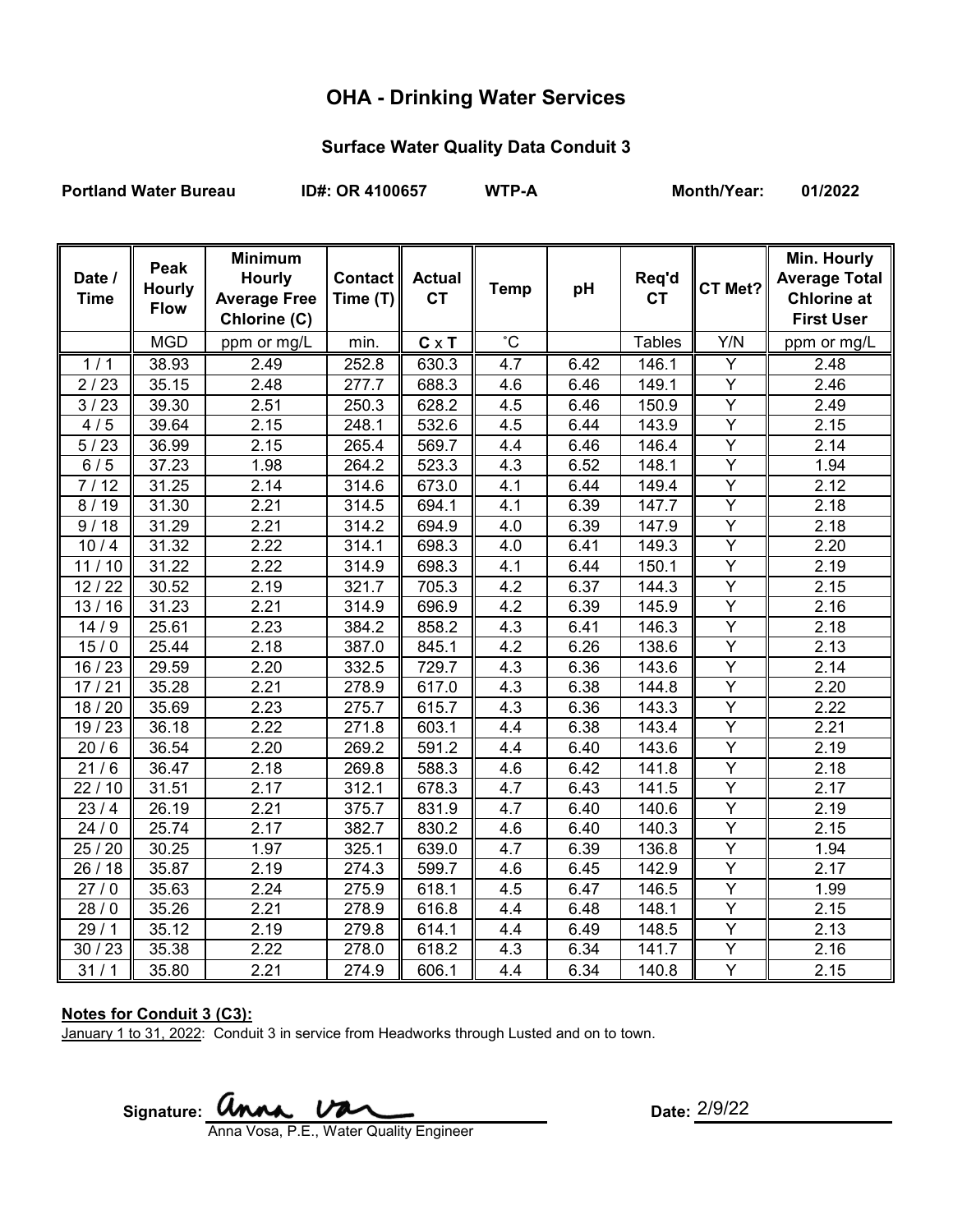# **OHA - Drinking Water Services**

## **Surface Water Quality Data Conduit 4**

Portland Water Bureau **ID#: OR 4100657** WTP-A Month/Year: 01/2022

| Date /             | Peak          | <b>Minimum</b><br><b>Hourly</b> | <b>Contact</b> | <b>Actual</b> |                |      | Req'd         |                | Min. Hourly<br><b>Average Total</b> |
|--------------------|---------------|---------------------------------|----------------|---------------|----------------|------|---------------|----------------|-------------------------------------|
| <b>Time</b>        | <b>Hourly</b> | <b>Average Free</b>             | Time (T)       | <b>CT</b>     | <b>Temp</b>    | pH   | <b>CT</b>     | CT Met?        | <b>Chlorine at</b>                  |
|                    | <b>Flow</b>   | Chlorine (C)                    |                |               |                |      |               |                | <b>First User</b>                   |
|                    | <b>MGD</b>    | ppm or mg/L                     | min.           | $C \times T$  | $\overline{c}$ |      | <b>Tables</b> | Y/N            | ppm or mg/L                         |
| $\overline{1}/7$   | 23.52         | 2.53                            | 344.9          | 872.2         | 4.7            | 6.41 | 146.5         | Y              | 2.48                                |
| 2/6                | 23.30         | 2.52                            | 348.4          | 879.4         | 4.6            | 6.41 | 147.3         | $\overline{Y}$ | 2.46                                |
| 3/23               | 22.93         | 2.52                            | 347.7          | 876.0         | 4.5            | 6.46 | 151.1         | Y              | 2.47                                |
| 4/10               | 23.83         | 2.16                            | 340.2          | 735.7         | 4.5            | 6.43 | 143.8         | Y              | 2.17                                |
| 5/19               | 24.66         | 2.13                            | 324.7          | 692.1         | 4.4            | 6.47 | 146.6         | $\overline{Y}$ | 2.12                                |
| 6/6                | 25.08         | 2.02                            | 321.5          | 650.2         | 4.3            | 6.48 | 146.3         | Υ              | 1.95                                |
| 7/11               | 25.10         | 2.13                            | 321.5          | 686.3         | 4.1            | 6.45 | 149.8         | Y              | 2.10                                |
| 8/20               | 25.12         | 2.17                            | 321.5          | 698.8         | 4.1            | 6.40 | 147.9         | Y              | 2.16                                |
| 9/17               | 25.15         | 2.18                            | 321.0          | 698.9         | 4.0            | 6.41 | 148.6         | Ÿ              | 2.17                                |
| 10/6               | 25.12         | 2.19                            | 321.2          | 702.0         | 4.0            | 6.42 | 149.4         | Y              | 2.18                                |
| 11/10              | 25.05         | 2.19                            | 322.2          | 706.2         | 4.1            | 6.41 | 148.4         | Ÿ              | 2.18                                |
| 12/15              | 24.50         | 2.18                            | 329.7          | 719.4         | 4.2            | 6.40 | 145.9         | $\overline{Y}$ | 1.83                                |
| 13/18              | 25.06         | 2.22                            | 321.9          | 713.2         | 4.2            | 6.37 | 144.9         | $\overline{Y}$ | 2.19                                |
| 14/14              | 25.09         | 2.21                            | 321.8          | 711.4         | 4.3            | 6.38 | 144.6         | $\overline{Y}$ | 2.20                                |
| 15/8               | 24.86         | 2.17                            | 324.3          | 702.2         | 4.2            | 6.37 | 144.0         | Y              | 2.16                                |
| 16/6               | 24.37         | 2.18                            | 331.9          | 723.3         | 4.3            | 6.37 | 143.8         | $\overline{Y}$ | 2.17                                |
| 17/16              | 24.29         | 2.20                            | 333.0          | 733.4         | 4.3            | 6.38 | 144.7         | $\overline{Y}$ | 2.18                                |
| 18 / 19            | 24.56         | 2.21                            | 329.1          | 727.1         | 4.3            | 6.36 | 143.0         | $\overline{Y}$ | 2.19                                |
| 19 / 20            | 24.63         | 2.20                            | 326.1          | 716.7         | 4.4            | 6.36 | 142.4         | Y              | 2.17                                |
| 20/16              | 25.05         | 2.19                            | 321.7          | 703.7         | 4.4            | 6.37 | 142.1         | $\overline{Y}$ | 2.15                                |
| 21/13              | 25.06         | 2.19                            | 321.8          | 704.5         | 4.6            | 6.40 | 141.1         | $\overline{Y}$ | 2.16                                |
| 22/11              | 25.14         | 2.21                            | 321.1          | 709.0         | 4.7            | 6.39 | 140.3         | Y              | 2.19                                |
| $\overline{2}3/5$  | 25.13         | 2.24                            | 321.1          | 719.4         | 4.7            | 6.38 | 140.0         | Υ              | 2.20                                |
| $\overline{2}$ 4/5 | 24.35         | 2.20                            | 329.0          | 724.0         | 4.6            | 6.40 | 140.9         | $\overline{Y}$ | 2.18                                |
| 25 / 19            | 24.10         | 2.22                            | 336.0          | 744.8         | 4.7            | 6.42 | 140.9         | Y              | 2.19                                |
| 26/5               | 23.98         | 2.20                            | 337.2          | 740.3         | 4.6            | 6.43 | 142.2         | $\overline{Y}$ | 2.17                                |
| 27/8               | 23.75         | 1.66                            | 341.3          | 566.6         | 4.5            | 6.42 | 136.4         | Y              | 1.64                                |
| $\frac{1}{28}$ / 8 | 23.55         | 2.22                            | 344.4          | 766.1         | 4.4            | 6.36 | 142.4         | $\overline{Y}$ | 2.18                                |
| 29/5               | 23.37         | 2.19                            | 346.3          | 757.1         | 4.4            | 6.34 | 141.3         | Y              | 2.15                                |
| 30/5               | 23.34         | 2.21                            | 344.9          | 763.7         | 4.3            | 6.36 | 142.6         | Y              | 2.19                                |
| 31/6               | 23.74         | 2.20                            | 340.5          | 748.7         | 4.4            | 6.35 | 141.6         | Y              | 2.17                                |

### **Notes for Conduit 4 (C4):**

January 1 to 31, 2022: Conduit 4 in service from Hudsons Intertie through Lusted and on to town; Conduit 4 feeding Conduit 2 at Hudsons Intertie.

Signature: **WINAL UPAL** CONTROLLER: Date:

Date: 2/9/22

Anna Vosa, P.E., Water Quality Engineer